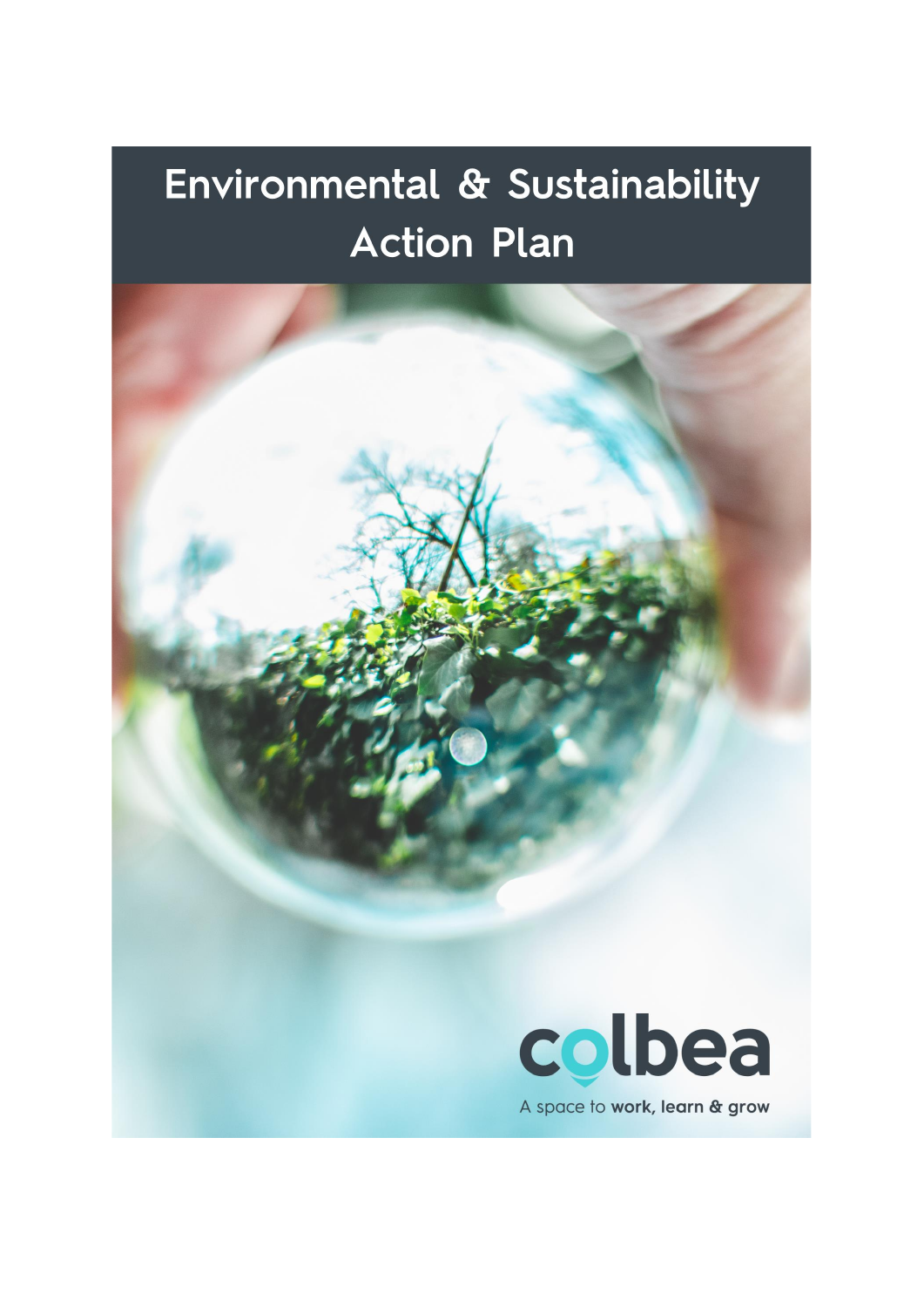### **Executive Summary**

Colbea is a non-profit business support and enterprise agency designed to help new businesses get off the ground and support businesses to develop into successful ventures. Its sole aim is to see the economic prosperity of the region improved through new business development. Colbea operates two business centres in Colchester and has ambitious growth plans to expand into new geographic locations.

Colbea recognises that climate change and environmental degradation is a global issue. Colbea is committed to operating as sustainable organisation, that considers how its business operations could impact the environment. Colbea is committed to taking action to reduce its operational impact and understands there is public support for environmental and sustainability issues. Colbea aims to educate itself, the wider Colbea community and tenant businesses in environmental issues.

It is Colbea's mission to be ethical in how it operates its business and to reduce its strain on the planet. This action plan and overarching policy will apply to all Colbea employees, stakeholders, subcontractors and visitors to its Business Centres. This will also apply to the goods we procure, our business operations and services we provide to our clients.

- This action plan provides an assessment of Colbea's environmental impact, the source and investigate reductions or improvement options.
- Highlights Colbea's commitment to be a sustainable, environmental organisation.
- Highlights Colbea's commitment to make improvements to support the community it serves
- This is the first version of Colbea's action plan, this will be under review regularly to drive forward improvements. This is the beginning of Colbea's environmental and sustainability journey.

#### **Overview of East Anglia**

For Colbea to understand how best to improve the environment in its operating area, Colbea investigated the locality. During the investigation period Colbea established.

- East Anglia is the driest Region in the United Kingdom.
- In 2019 and 2020 respectively, East Anglia experienced drought.
- 8% of the region's properties are at risk of flooding because of the risk associated with climate change.
- Like all regions, East Anglia is experiencing milder winters and hotter, drier summers
- In 2019 Colchester Borough Council (CBC) made a Climate Emergency Declaration for the area.

#### **CBC Climate Emergency Declaration**

In July 2019, Colchester Borough Council (CBC) made a climate emergency declaration for the area. Colbea operates its Business Centres in Colchester and should consider how its operations effect the declaration from CBC, in conjunction with the organisations own desire to be a sustainable operator. Colbea will monitor its operations to establish an improvement across the reporting period. This will positively impact the environment within the community Colbea serve and emulate our own strategic goals.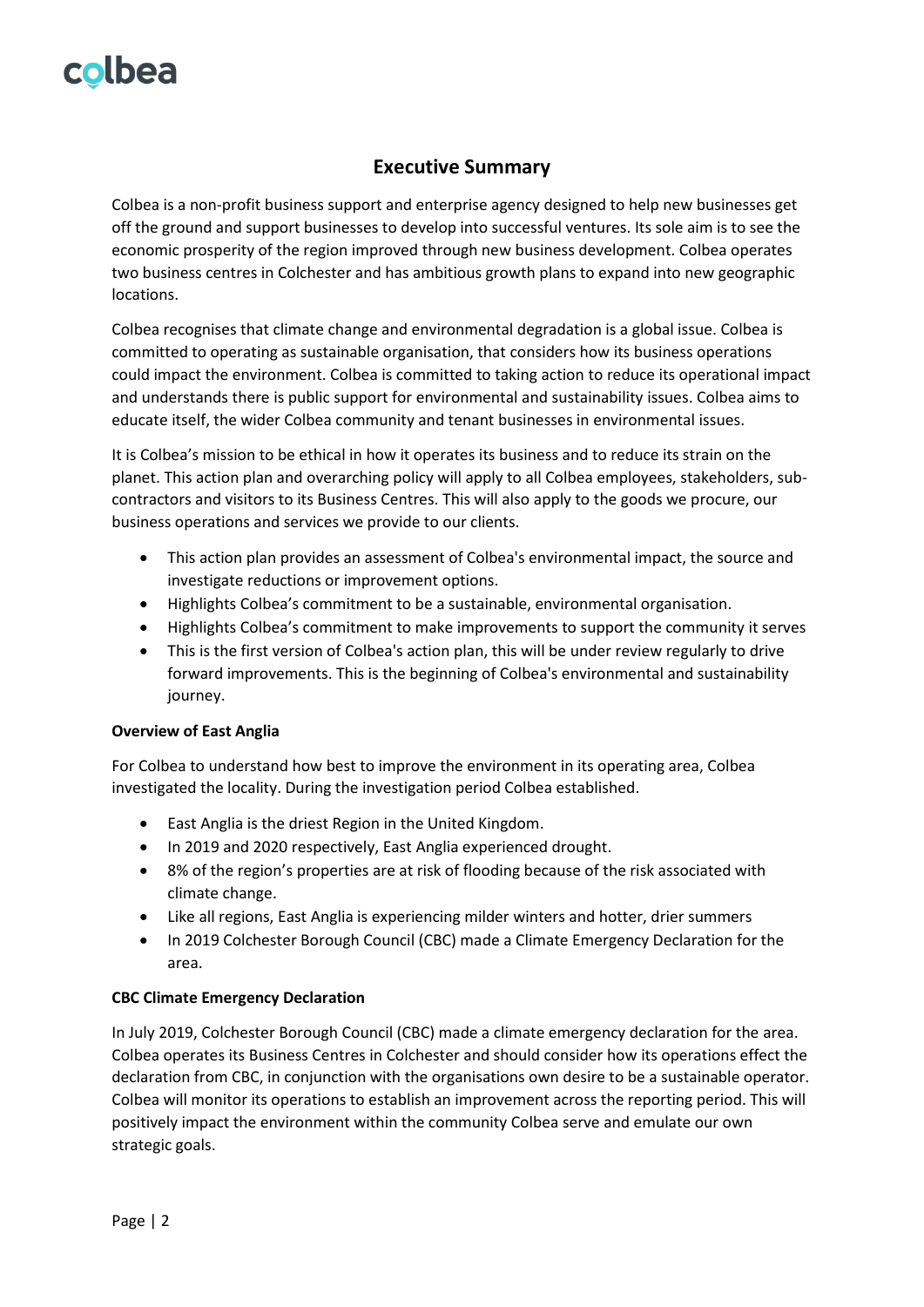### **Colbea's Approach**

Following a review of the organisations mission and values in April 2021, the Colbea Board introduced a companywide value of becoming an environmentally sustainable business that strives to minimise its negative impact on the environment. For Colbea, taking action to improve its environmental impact is a priority and has been incorporated into the organisation's strategic objectives for 2021-2024. To fully understand the organisations impact on the environment, Colbea is committed to investigating and monitoring its business operations over the reporting period of 2021 – 2024 and commits to making positive change to improve its environmental impact.

Colbea's strategic goal and commitment is to seek to minimise the use of non-renewable resources, reduce energy usage, increase recycling of supplies and materials, minimise the impact of Colbea's activities on the natural environment and to raise environmental awareness among staff, tenants, and clients.

There is a need for a Colbea to show a flexible approach to reducing its impact on the environment. As a small business there are limited government targets or standardised approaches to direct Colbea in reducing it operational impact on the environment. Colbea will need to monitor itself internally and identify appropriate action. As a result, Colbea will adapt and update this plan regularly, as data is accumulated across the reporting period and as information and technology advances. Colbea should consider how this action plan and overarching policy cross references to existing policies. This approach will ensure that whilst Colbea fulfils its already established commitments whilst also acknowledging the environmental impact that could occur.

Colbea is a small organisation with ambitious environmentally sustainable aspirations. Colbea will seek to work in partnership with local community groups and others organisation to achieve a wider spread combined impact.

To summarise Colbea commits to:

- To provide a monitoring report annually on the environment impact of its operations.
- To report annually on potential actions to improve environmental impact.
- To demonstrate a year-on-year improvement.
- To improve sustainability and green initiatives by 10% over the strategy period.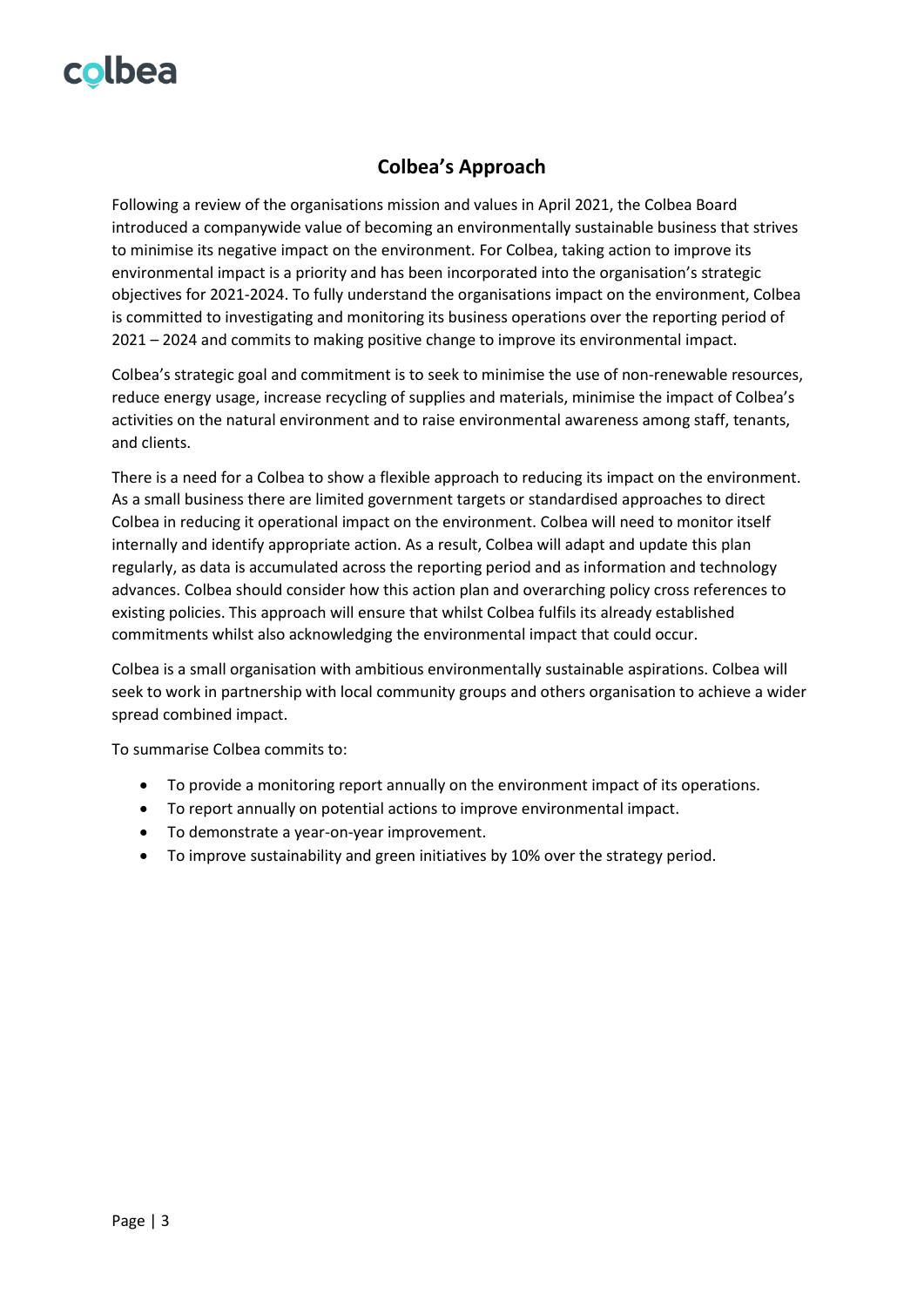### **Monitoring Reporting**

For Colbea to thoroughly understand how its business operations impact the environment and fulfil its strategic goal, an investigation was conducted to calculate it usage in the following areas. Colbea conducted an audit of utility bills, waste reporting and milage claims for the financial year 20/21. It should be noted that throughout this period Colbea was subject to local and national lockdown restrictions applied by the UK Government, owing to the Coronavirus Pandemic.

#### Areas of Investigation

- Water and sewage usage
- Energy consumption
- Waste and recycling
- Carbon footprint

| North Business Centre 2020 - 2021      |                |                |                                               |                      |  |  |
|----------------------------------------|----------------|----------------|-----------------------------------------------|----------------------|--|--|
|                                        | Q <sub>1</sub> | Q <sub>2</sub> | Q <sub>3</sub>                                | Q4                   |  |  |
| Electricity                            | 16376.4        | 17960.6        | 19196                                         | 18444.6              |  |  |
| Travel                                 | 0              | 0              | 0                                             | 0                    |  |  |
| <b>Natural Gas</b>                     | 1745.96        | 1035.53        | 15389                                         | 40198                |  |  |
| Water<br>Consumption                   | 111.m2         | 46.m2          | 82.m3                                         | 56m3                 |  |  |
| <b>Waste Sewage</b>                    | 99.9m3         | 41.43m3        | 73.8m3                                        | 50.4m3               |  |  |
| <b>General Waste</b>                   | 100            | 478            | 385                                           | 499                  |  |  |
| <b>Waste Divert</b><br>from Landfill   | 91             | 105            | 97                                            | 72                   |  |  |
| Recycling                              | 68             | 460            | 317                                           | 173                  |  |  |
| Percentage of<br><b>Waste Recycled</b> |                | 49%            | 45%                                           | 25%                  |  |  |
| *Financial Quarters                    |                |                | <b>Carbon Footprint</b><br><b>Calculation</b> | 29 CO <sub>2</sub> e |  |  |

| <b>Colchester Business Centre 2020 - 2021</b> |                |                |                                               |                        |  |
|-----------------------------------------------|----------------|----------------|-----------------------------------------------|------------------------|--|
|                                               | Q <sub>1</sub> | Q <sub>2</sub> | Q <sub>3</sub>                                | Q4                     |  |
| Electricity                                   | 17929.9        | 20311          | 39929.7                                       | 53469.7                |  |
| Travel                                        | 68             | 0              | 0                                             | 0                      |  |
| Water<br>Consumption                          | 50.5m3         | 50.5m3         | 66.5m3                                        | 66.5m3                 |  |
| <b>Waste Sewage</b>                           | 45.5m3         | 45.5m3         | 59.85m3                                       | 59.85m3                |  |
| <b>General Waste</b>                          | 95             | 865            | 514                                           | 395                    |  |
| Waste Diverted<br>from Landfill               | 30             | 124            | 95                                            | 97                     |  |
| Recycling                                     | $\Omega$       | 251            | 208                                           | 225                    |  |
| Percentage of<br><b>Waste Recycled</b>        | 0%             | 22%            | 28%                                           | 36%                    |  |
| *Financial Quarters                           |                |                | <b>Carbon Footprint</b><br><b>Calculation</b> | 36.3 CO <sub>2</sub> e |  |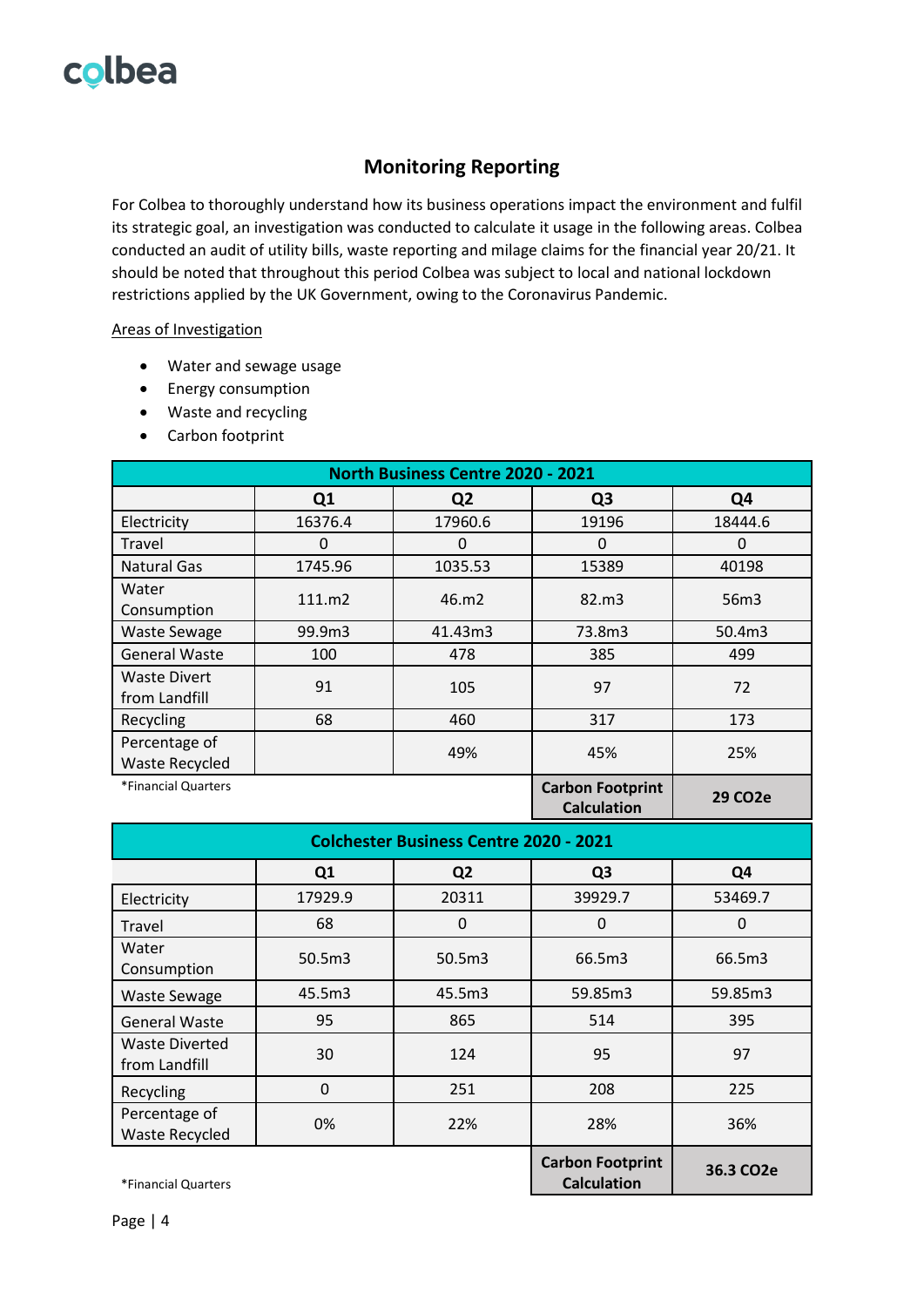



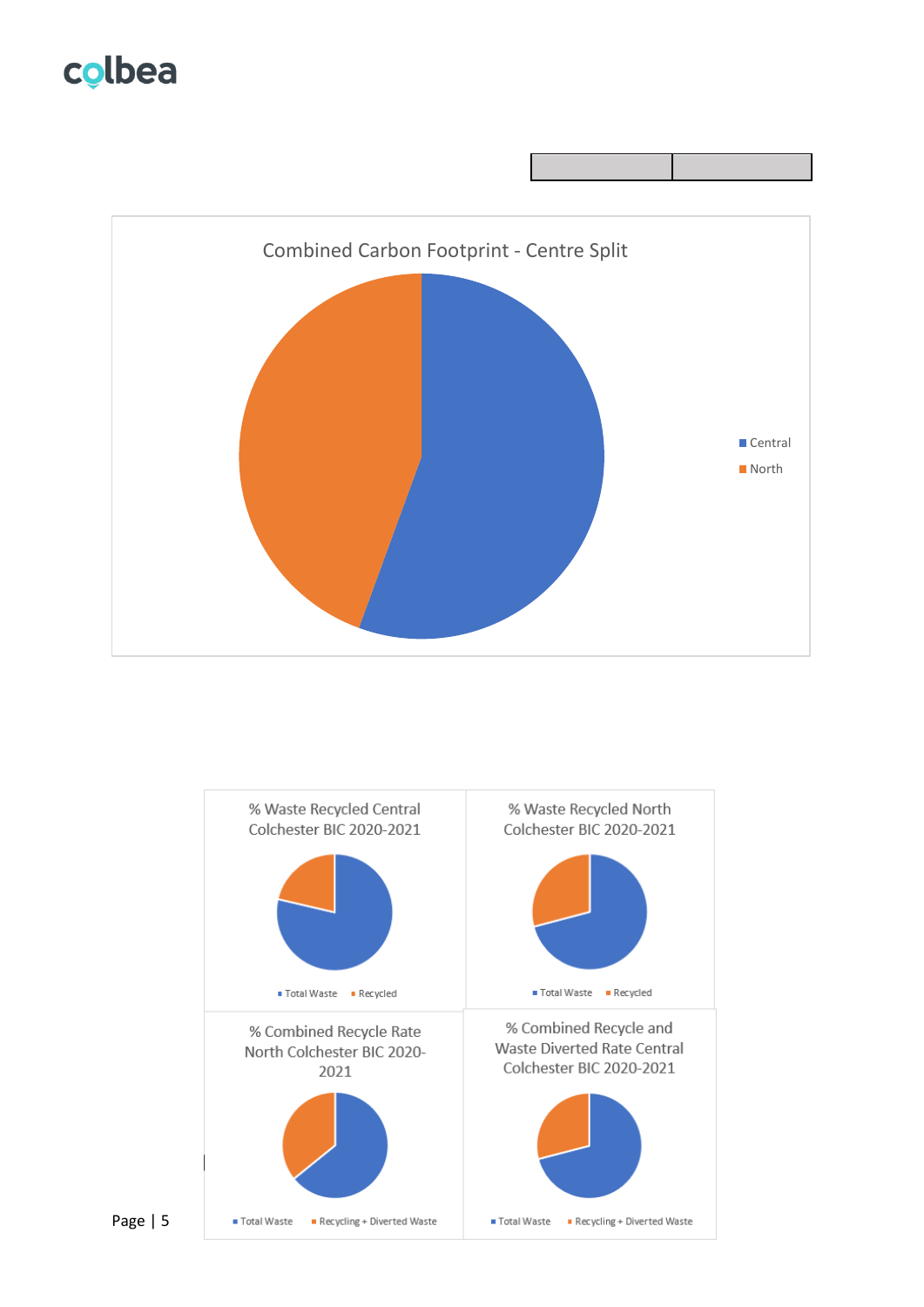### **Colbea's Current Position – Results from Monitoring**

#### **Water and Sewage Usage.**

At Colbea's Business Centres, the buildings have water meters in place, measuring water and sewage usage. All data attributed to the meters are assumed accurate and up to date. It should be acknowledged that this data covers the period of national and local lockdown restrictions applied by the UK Government, owing to the Coronavirus Pandemic. It is therefore likely the data recorded is lower than pre-pandemic levels. Colbea will need more time to collect data to accurately monitor water and sewage usage.

Colbea's water and sewage needs are managed by WAVE, the business entity of Anglian Water. The water supplied to Colbea is sourced from local rivers and reservoirs. WAVE has contingency plans in place in the event of drought. Colbea should aim to conserve water usage given the likelihood of drought in the areas it operates.

#### **Energy Consumption**

At Colbea's Business Centres, the buildings are powered and heated using a mix of natural gas and electricity.

North Colchester Business Centre uses a combination of gas and electricity to heat and power the Centre. The Business Centre has a sophisticated building management system (BMS) in place that monitors, adjusts and controls the heating of the building. The BMS adjusts the outputs for heating the Centre based on summer and winter settings and a series of thermostats located around the building. The system is regularly serviced and maintained to ensure it is working at maximum efficiency. This Centre uses LED lighting with all lights on motion activated timers.

- Electricity is supplied to Colbea by Haven Power. The electricity is sourced from 100% renewable sources.
- Natural gas is supplied to Colbea by SSE. Gas is a non-renewable source; it should be considered how Colbea can reduce its reliance on gas.

Colchester Business Centre uses electricity to heat and power the Centre. The Business Centre uses storage heaters to heat the building. There is a mixture of LED lighting and florescent lighting in use, with some lights on timers. Due to high electricity consumption the building has a half hourly meter in place.

• Electricity is supplied to Colbea by Engie Power. The electricity is sourced from 38% renewable sources.

#### **Waste and Recycling**

At Colbea's Business Centres, the buildings have the two waste options: general waste and dry mixed recycling. Dry mixed recycling includes paper, cardboard, metal cans and plastic recycling options.

• Colbea's waste is managed by Biffa. Biffa provides Colbea with a customer portal which includes accurate recycling and general waste reporting data. Biffa also actively diverts any combustible and recyclable waste disposed of through general waste, away from landfill to drive higher recycling rates.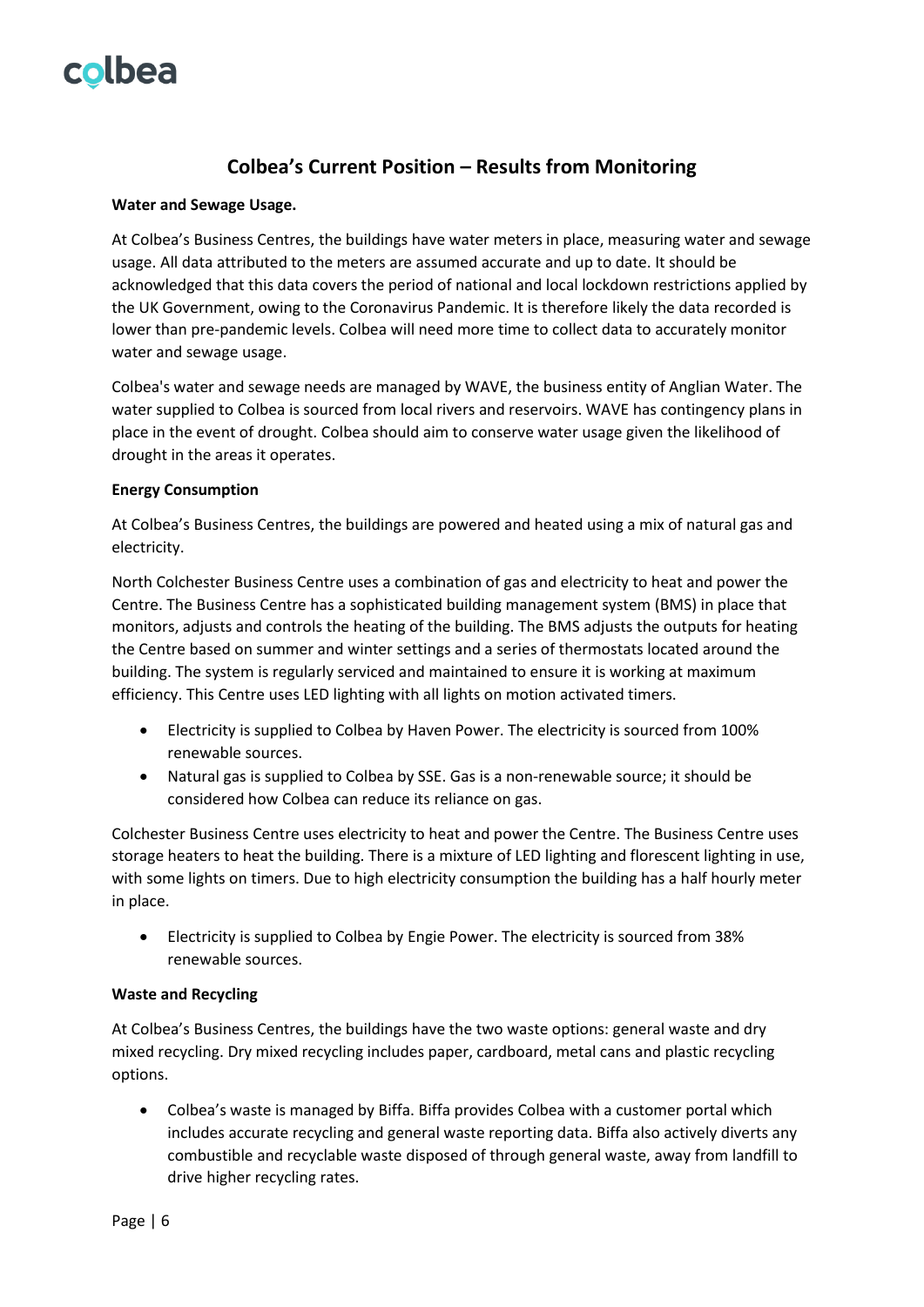It should be acknowledged that this data covers the period of national and local lockdown restrictions applied by the UK Government, owing to the Coronavirus Pandemic. It is therefore likely the data recorded is lower than pre-pandemic levels. Colbea will need more time to collect data to accurately monitor waste volumes, however it can be assumed that recycling and general waste ratios are accurate.

#### **Carbon Footprint**

At Colbea's Business Centres, the buildings are powered and heated using a mix of natural gas and electricity.

Due to the Coronavirus Pandemic during this period, there were limited travel expenses. Colbea should consider alternative modes of travel, that do not include the use of non-renewable sources.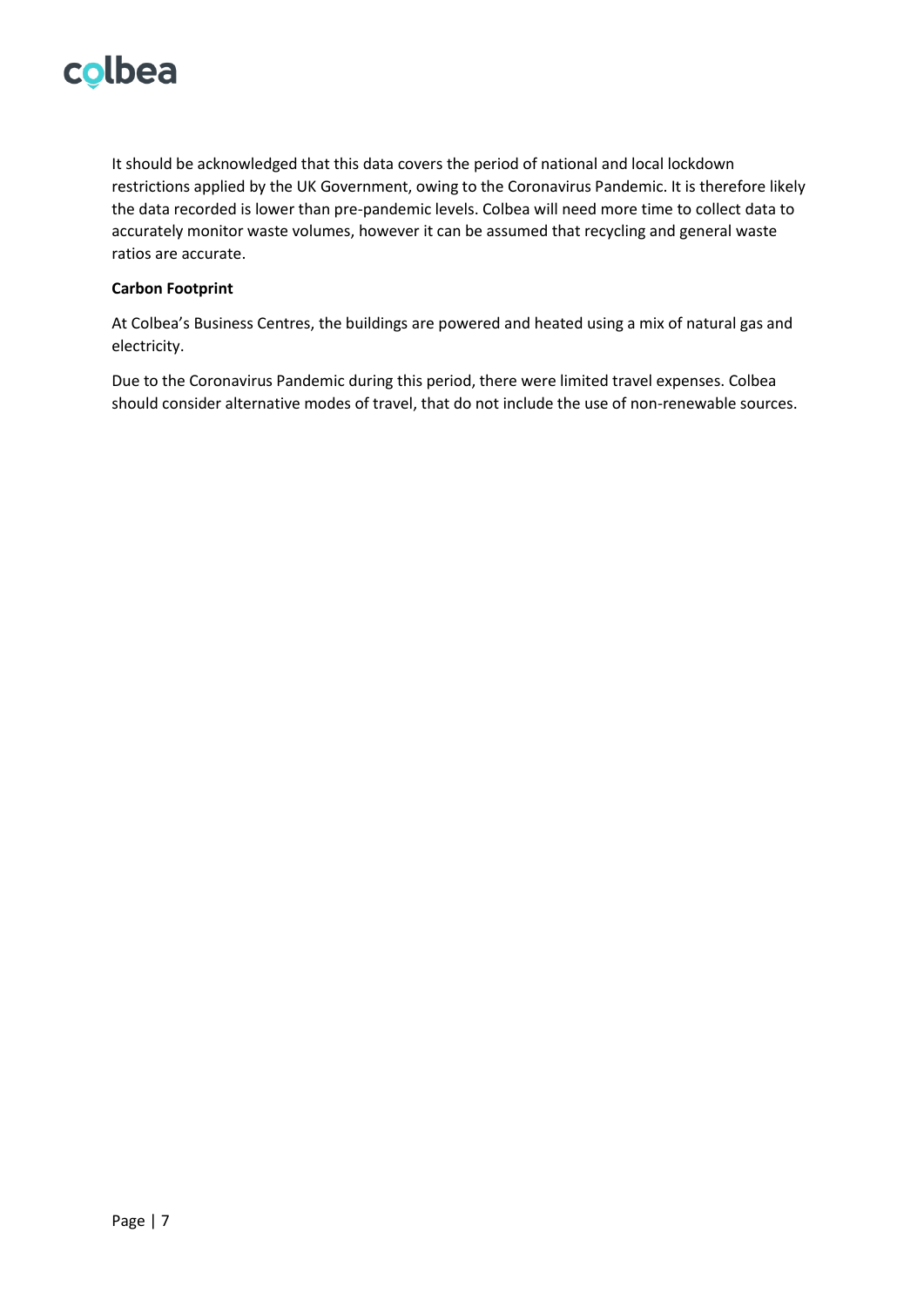### **Action Planning**

For Colbea to achieve improvements in its business operations a combination of habitual and infrastructure modifications will be necessary. Using the data accumulated from monitoring its business operations Colbea has identified areas of improvement. There were some noticeable differences identified between our own Centres. Using the data Colbea has identified potential appropriate actions to achieve environmental and sustainability improvements.

#### **Water and Sewage Usage.**

East Anglia is the driest region in the UK and Colbea should therefore aim to reduce water use. Colbea could support the locality further by conserving rainwater and reusing it, reducing the use of tap water within the Business Centres.

**ACTION:** Investigate harvesting rainwater at both Centres.

**ACTION:** Investigate water saving innovations for both Centres.

#### **Energy Consumption**

By comparing our existing buildings, Colbea established there was a disparity in the green credentials of the energy suppliers in use. Colchester Business Centre has a heighten electricity usage in comparison to North Colchester Business Centre, however is using a supplier with limited renewable resources.

- Colchester Business Centre has a high electricity reliance.
- North Colchester Business Centre has a sophisticated BMS system.
- Colchester Business Centre has aging infrastructure in comparison to North Colchester Business Centre.

**ACTION:** Investigate energy saving innovations to lower energy usage at Colchester Business Centre.

**ACTION:** Investigate cost savings of upgrading lighting infrastructure to LED at Colchester Business Centre.

**ACTION:** Investigate funding options for energy improvements for Colchester Business Centre.

**ACTION:** Investigate the impact of decreasing thermostat temperatures at both Centres.

**ACTION:** Investigate changing the electricity supplier a Colchester Business Centre to a supplier with higher renewable fuel mix.

#### **Waste and Recycling**

By comparing our existing buildings, Colbea identified a disparity in recycling rates amongst the Business Centres. It is unclear why this disparity exists and Colbea should investigate further to understand what improvements can be made to achieve consistently high recycling rates amongst at both Business Centres.

• Colchester Business Centre recycles considerably less than North Colchester Business Centre.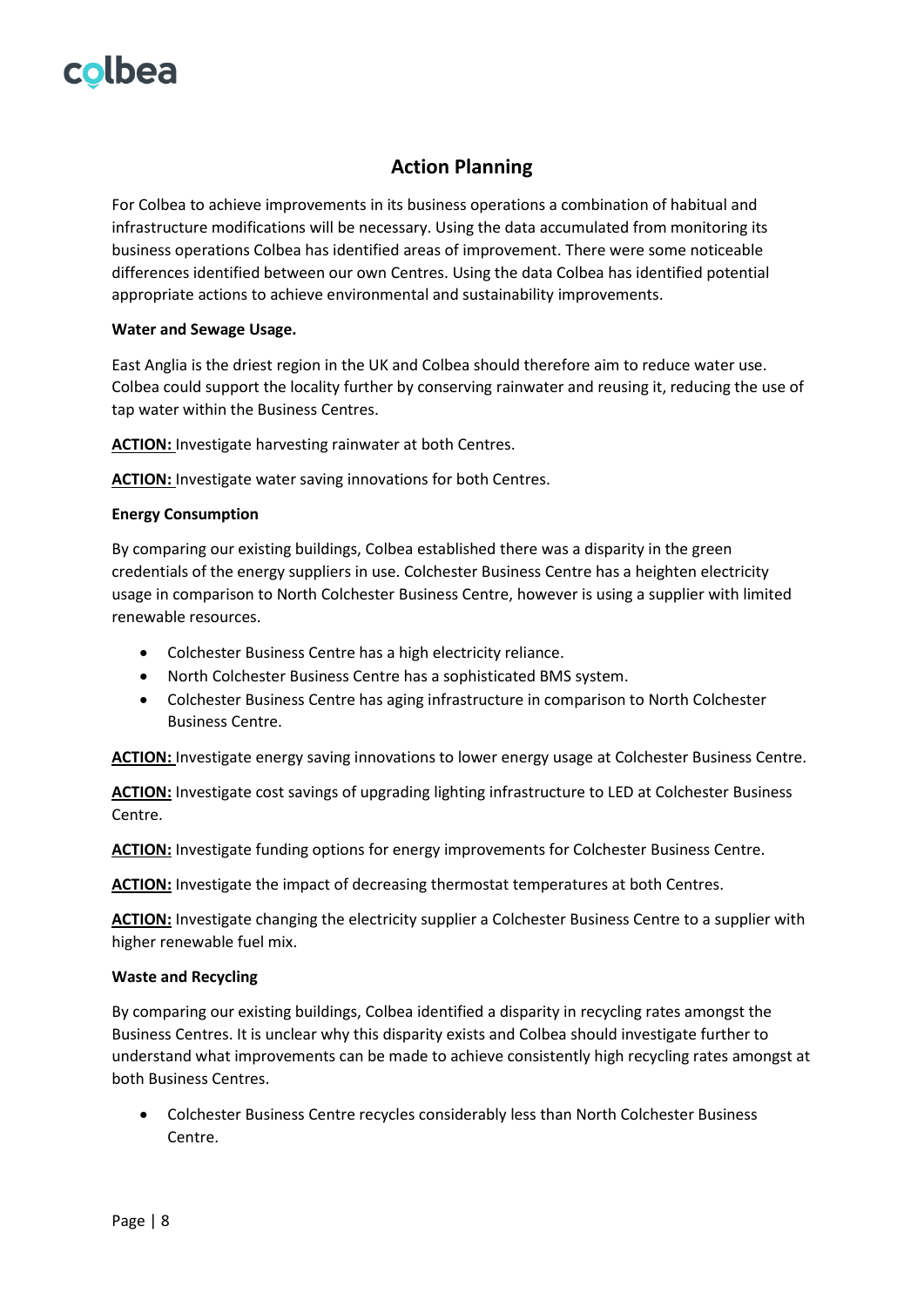• Despite lower occupancy, Colchester Business Centre diverts more waste from landfill indicating recyclable items being disposed of as general waste, that could have been recycled at source.

**ACTION:** Increase recycling ratio at Colchester Business Centre.

**ACTION:** Diversify waste options at both Centres, investigate ink and battery recycling for both Centres.

**ACTION:** Investigate options for recycling food waste or composting at both Centres.

#### **Carbon Footprint**

During the monitoring period Colbea calculated its carbon footprint using [Carbon Footprint](https://www.climatecare.org/calculator/)  [Calculator | ClimateCare.](https://www.climatecare.org/calculator/) This is the first year that Colbea has calculated its carbon footprint and will require more time to understand how a reduction can be achieved. Colbea will need to monitor its carbon footprint over a longer period. The first year of monitoring uses data collected over the period of national and local lockdown and may therefore not be an accurate reflection of Colbea's position. As a small business a carbon footprint reduction could be limited and Colbea should therefore consider working together with other organisations and local community groups to achieve a wider spread combined impact.

**ACTION:** Investigate joining local community action groups.

**ACTION:** Investigate joining local and national environment groups.